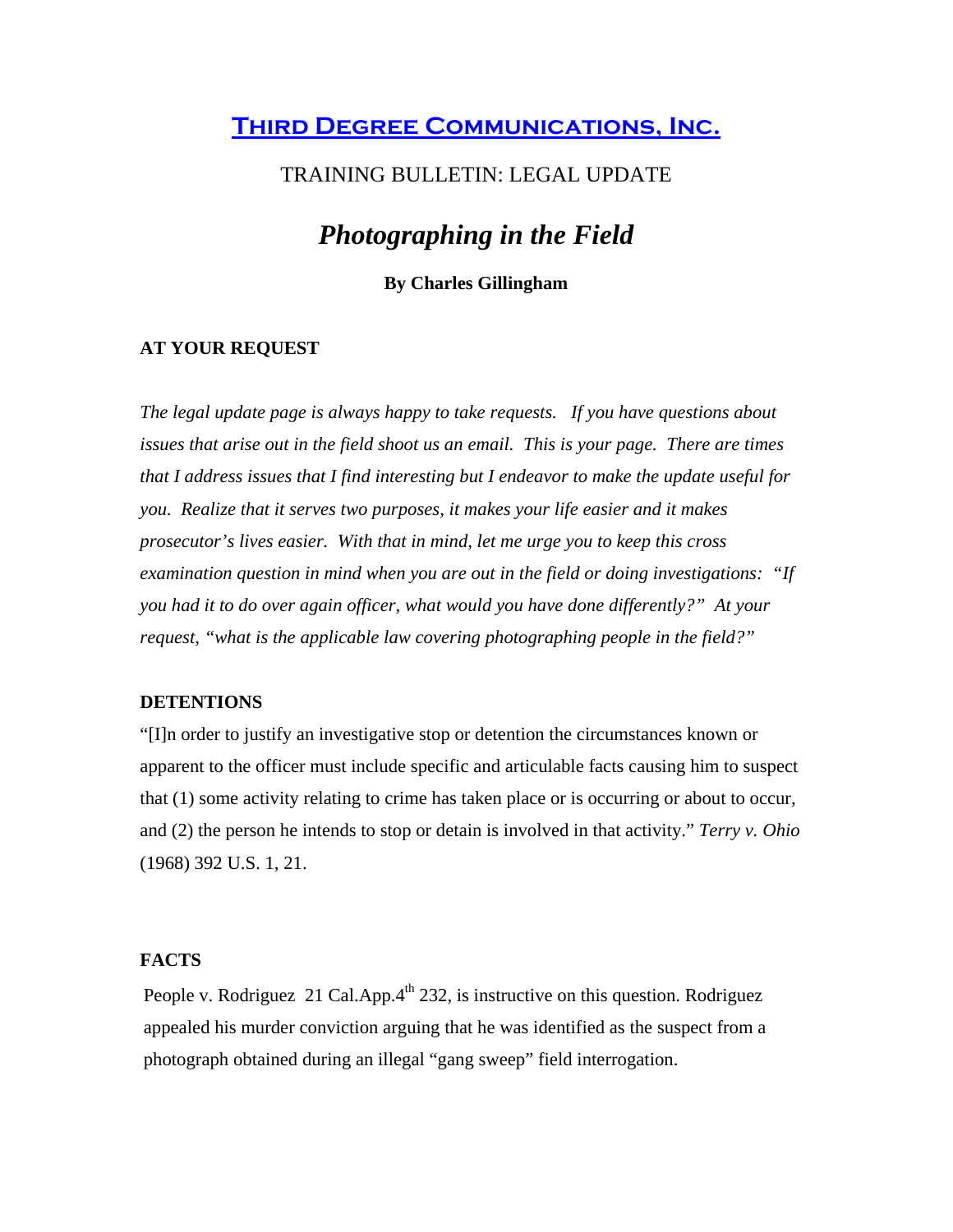The victim, Gonzalez, was confronted with the age old gang question-- to which there is no correct answer---"where are you from?" When Gonzalez failed to answer, Rodriguez said "Puro South Side," hit Gonzalez in the face, then pulled a small pistol from his pants and shot the victim in the chest.

Gonzalez's three friends (Sanchez, De Paz, and Martinez) were interviewed by the police and each gave a description of the shooter, whom they did not know. Later that day, the three were shown a "gang book" consisting of photographs of known members and associates of local gangs. Sanchez identified a picture of Rodriguez, taken three days before, as that of the shooter; De Paz selected the photograph of another youth, and Martinez did not identify anyone from the book. After interviewing Rodriguez's father and uncle, police then went to the home of Angela Jackson, Rodriguez's girlfriend, and interviewed her. She told them Rodriguez had come by her house with a friend earlier that day and asked her to keep a chrome bicycle for him. He told her he had been present during a shooting and he was afraid the police might think he did it. He also changed his clothes and gave the ones he had been wearing to his friend. Rodriguez was arrested later that night. Later, the police showed Gonzalez's three friends "photo lineups," consisting of three folders of six photographs each, one of which included a photograph legally taken of Rodriguez at the time of his arrest. All three identified Rodriguez as the shooter.

At trial, the defense made a motion to suppress the "gang book" photograph as illegally taken and the subsequent identifications as "fruit of the poisonous tree." The argument being that the "gang book" photographs were taken as the result of illegal detentions. The testimony at the hearing revealed that police detectives assigned to the gang unit maintained a photographic file of known gang members and associates. Three days before Gonzalez was shot, detectives saw Rodriguez at a common gathering place for gang members. The testimony revealed defendant was doing nothing more than socializing with other gang members.

#### **DETENTION**